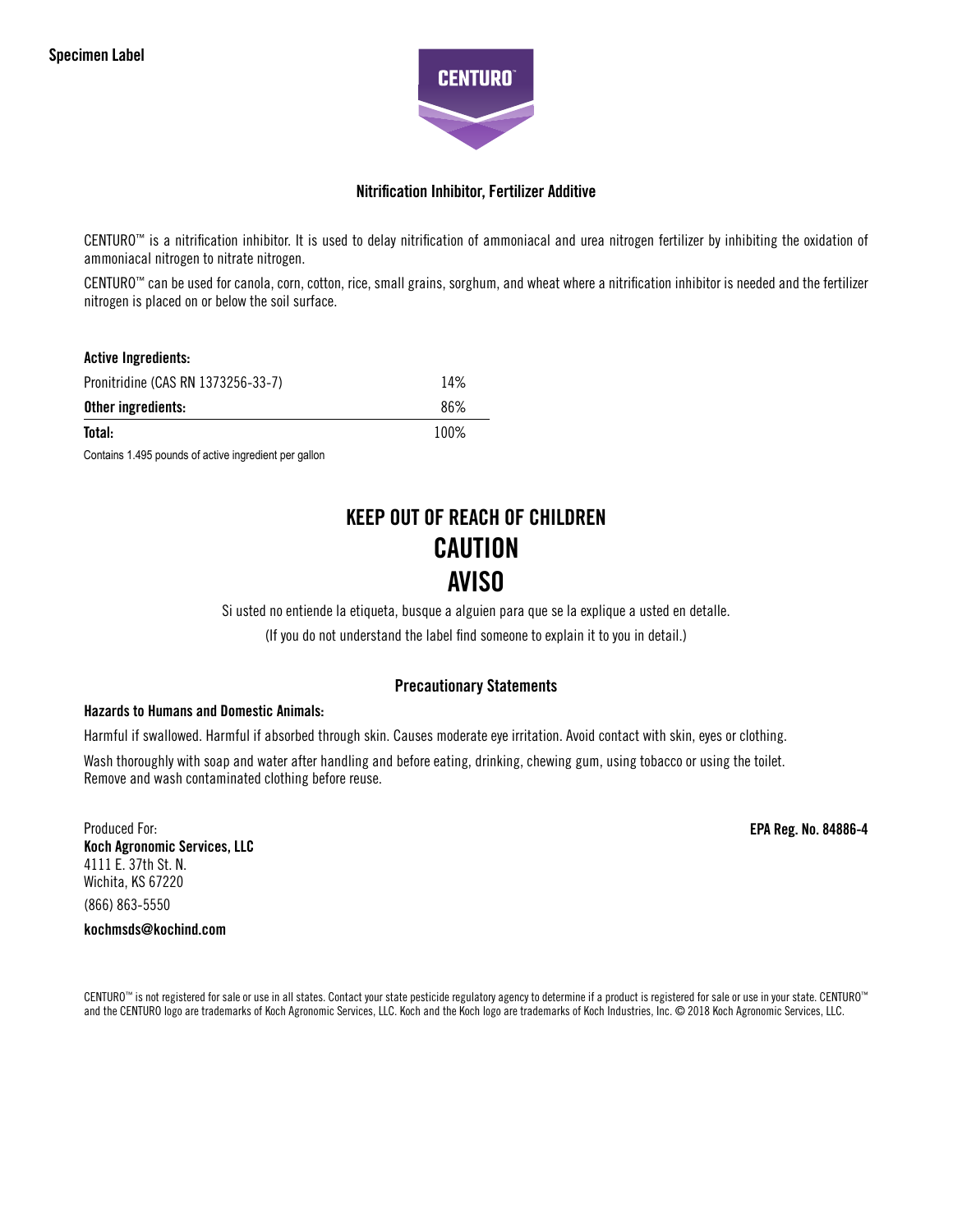

# Personal Protective Equipment:

Mixers, loaders, applicators, and other handlers must wear: long-sleeved shirt and long pants; shoes and socks; and waterproof gloves.

NOTE: This product is applied with fertilizer. Follow all additional restrictions and precautions, including protective equipment requirements, relevant to the fertilizer product being used.

Discard clothing and other absorbent materials that have been drenched or heavily contaminated with this product. Follow the manufacturer's instructions for cleaning/maintaining PPE. If no such instructions for washables, use detergent and hot water. Keep and wash PPE separately from other laundry.

| <b>FIRST AID</b>                                                                                                                                                                                                                                                                                                               |                                                                                                                                                                                                                                                                             |  |
|--------------------------------------------------------------------------------------------------------------------------------------------------------------------------------------------------------------------------------------------------------------------------------------------------------------------------------|-----------------------------------------------------------------------------------------------------------------------------------------------------------------------------------------------------------------------------------------------------------------------------|--|
| If swallowed:                                                                                                                                                                                                                                                                                                                  | • Call a poison control center or doctor immediately for treatment advice.<br>• Have a person sip a glass of water if able to swallow.<br>• Do not induce vomiting unless told to by a poison control center or doctor.<br>• Do not give anything to an unconscious person. |  |
| If on skin or clothing:                                                                                                                                                                                                                                                                                                        | • Take off contaminated clothing.<br>• Rinse skin immediately with plenty of water for 15-20 minutes.<br>• Call a poison control center or doctor for treatment advice.                                                                                                     |  |
| If in eyes:                                                                                                                                                                                                                                                                                                                    | • Hold eye open and rinse slowly and gently with water for 15-20 minutes.<br>• Remove contact lenses, if present, after the first 5 minutes, then continue rinsing.<br>• Call a poison control center or doctor for treatment advice.                                       |  |
| General Information: Have the product label with you when calling a poison control center or doctor or going for treatment. For emergency<br>information, call the Poison Control Center at 1-800-222-1222. For general information on product use, etc. call the National Pesticides<br>Information Center at 1-800-858-7378. |                                                                                                                                                                                                                                                                             |  |
| <b>NOTE TO PHYSICIAN</b>                                                                                                                                                                                                                                                                                                       |                                                                                                                                                                                                                                                                             |  |
| Treat symptomatically.                                                                                                                                                                                                                                                                                                         |                                                                                                                                                                                                                                                                             |  |

# Environmental Hazards:

Do not apply directly to water, or to areas where surface water is present or to intertidal areas below the mean high water mark. Do not contaminate water when disposing of equipment wash water or rinsate.

A level, well-maintained vegetative buffer strip between areas to which this product is applied and surface water features such as ponds, streams, and springs will reduce the potential loading of nitrates and fertilizer from runoff water and sediment. Runoff of this product will be reduced by avoiding applications when rainfall or irrigation is expected to occur within 48 hours. Sound erosion control practices will reduce this product's potential to reach aquatic sediment via runoff.

# Physical or Chemical Hazards:

Do not use with or store near any oxidizing or reducing agents.

# User Safety Recommendations

Applicators, mixers, and/or loaders should wash hands before eating, chewing gum, using tobacco, or using the toilet. Remove clothing/PPE immediately if pesticide gets inside, wash thoroughly and put on clean clothes.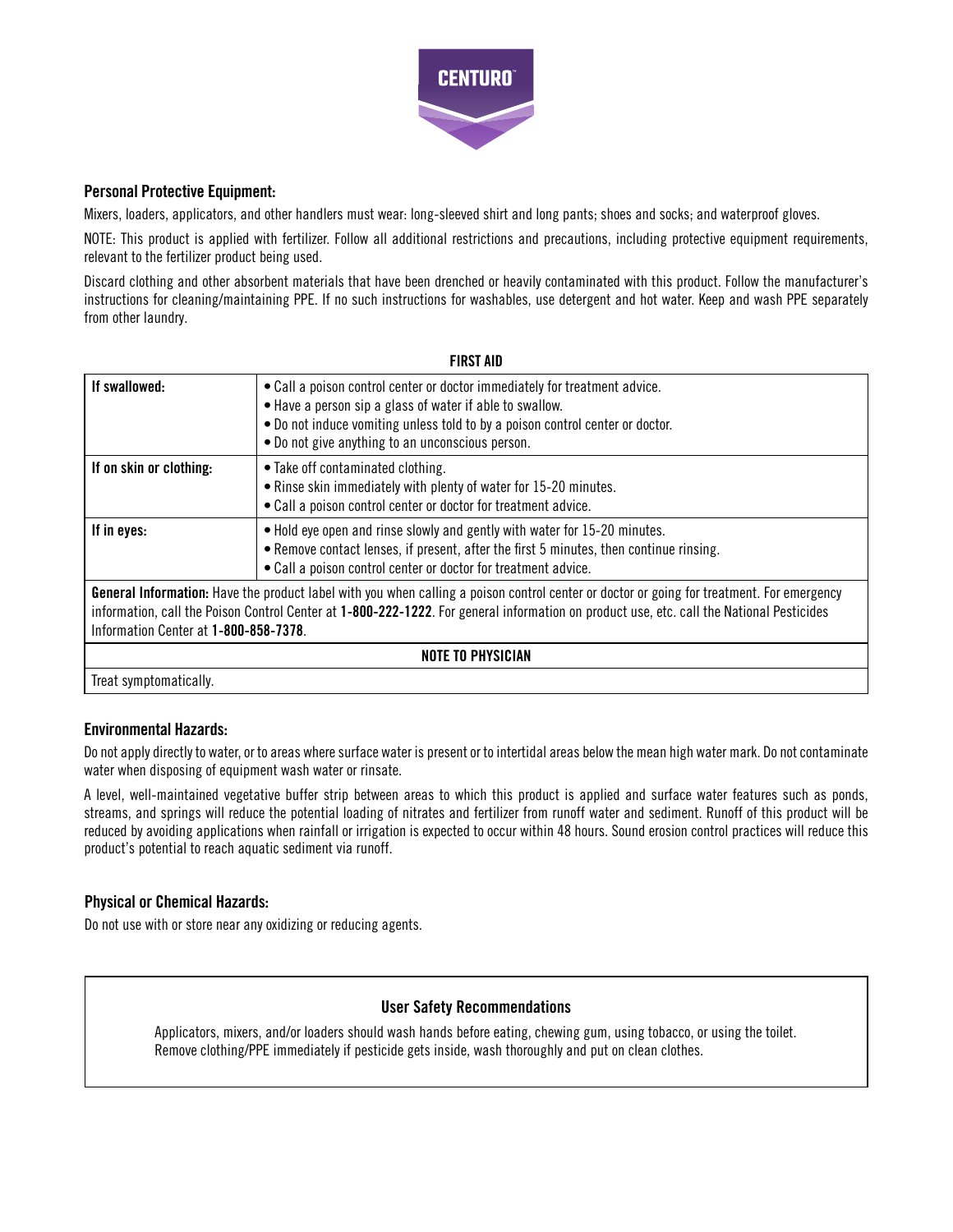

## Product Information

CENTURO™ nitrogen stabilizer is a water soluble liquid product that may be used with anhydrous ammonia, aqua ammonia, urea ammonium nitrate, and other liquid ammoniacal or urea nitrogen fertilizers and liquid manure.

CENTURO™ can be used for canola, corn, cotton, rice, small grains, sorghum, and wheat where a nitrification inhibitor is needed and fertilizer nitrogen is placed on or below the soil surface.

# Directions for Use Please refer to Agricultural Use Requirements below

It is a violation of Federal law to use this product in a manner inconsistent with its labeling. Read all Directions for Use carefully before application.

Do not apply this product in a way that will contact workers or other persons, either directly or through drift. Only protected handlers may be in the area during application. For any requirements specific to your state or tribe, consult the agency responsible for pesticide regulation.

# Agricultural Use Requirements

Use this product only in accordance with its labeling and with the Worker Protection Standard, 40 CFR Part 170. This Standard contains requirements for the protection of agricultural workers on farms, forests, nurseries, and greenhouses, and handlers of agricultural pesticides. It contains requirements for training, decontamination, notification, and emergency assistance. It also contains specific instructions and exceptions pertaining to the statements on this label about personal protective equipment (PPE) and restricted-entry interval. The requirements in this box only apply to uses of this product that were not covered by the Worker Protection Standard.

Do not allow workers to enter treated areas during the restricted entry interval (REI) of 24 hours. If the product is soil-injected or soil incorporated, the Worker Protection Standard, under certain circumstances, allows workers to enter the treated area if there will be no contact with anything that has been treated.

# Mixing Directions

Compatibility Testing: CENTURO™ is compatible with most liquid nitrogen fertilizer products and washing or rinsing equipment between uses is usually not necessary. However, it is recommended that compatibility testing be performed before equipment use is changed from one material to another. Avoid contact with strong oxidizing agents and acids.

Anhydrous Ammonia: CENTURO™ is soluble in liquid anhydrous ammonia. CENTURO™ may be pumped into the anhydrous ammonia tank through the liquid fill valve before, during, or after loading. Pumping and metering systems are necessary for the injection of CENTURO™ into the tank. The ammonia containing CENTURO™ is then applied to cropland using conventional ammonia application equipment. CENTURO™ can also be applied through downstream co-injection systems that place the CENTURO™ in close proximity to the anhydrous ammonia.

Liquid Fertilizers: CENTURO™ may be mixed with liquid fertilizers such as aqua ammonia, urea ammonium nitrate solution, or other liquid ammoniacal or urea nitrogen fertilizer. CENTURO™ can be added to liquid fertilizers in storage tanks, nurse tanks, or implement tanks with initial agitation to ensure complete mixing.

Tank Mixing: Check the physical compatibility of tank mixtures as indicated below. It is the pesticide user's responsibility to ensure that all tank-mixed pesticide products are registered for the intended use. Users must follow the most restrictive directions for use and precautionary statements of each product in the tank mixture. Once the CENTURO™ is mixed into the fertilizer, continuous agitation should not be necessary. However, depending on the compatibility and solubility of other products, these mixtures may require constant agitation during both mixing and application to ensure uniformity of the spray mixture. Read and carefully follow all applicable directions including dosage rates, restrictions, and precautions for the specified crops on labeling for the other products used in combination with CENTURO™.

When making a tank mix, any product with a pH less than 5 should be added to the mixture first. The mixture should be adjusted to a pH greater than 5, with a base before the CENTURO™ is added.

Tank Mixing Compatibility Test: To test the compatibility of CENTURO™ with crop protection chemicals or biologicals, add proportionate amounts of each ingredient to a small jar, cap, shake, and let stand for one day. Formation of precipitates of layers that do not readily re-disperse indicates an incompatible mixture and should not be used.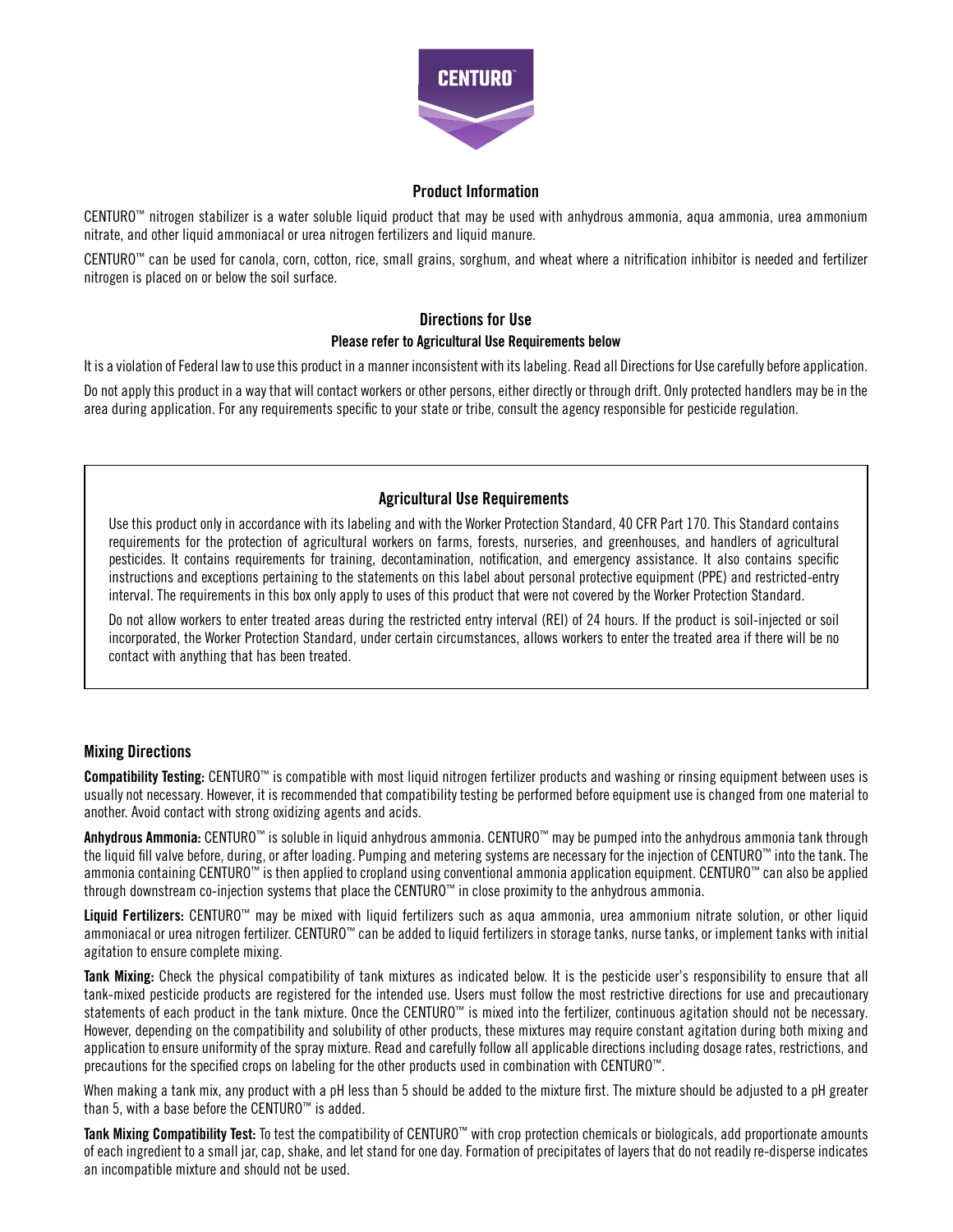

#### Use Restrictions:

- May be applied as surface broadcast prior to crop emergence
- Apply as a band treatment on or below the soil surface after crop emergence
- Apply only pre-plant, at-plant, or very early season side dress
- Do not apply directly to plant foliage
- Do not apply through any type of irrigation system
- Do not apply more than 3 gallons of CENTURO™ per acre per year
- Make only 1 post-plant application per year

# APPLICATION RATES: WHEAT, CORN, SORGHUM, SMALL GRAINS, COTTON, CANOLA, AND RICE

#### Subsurface Band Application (Preplant, Preemergence, At-plant, or Very Early Season Side Dress)

CENTURO™ may also be mixed directly with ammonia or UAN per the table below.

| Fertilizer                            | Gallons CENTURO <sup>™</sup> per ton Fertilizer |
|---------------------------------------|-------------------------------------------------|
| UAN                                   |                                                 |
| Anhydrous Ammonia                     | 10                                              |
| Aqua Ammonia or Liquid Urea Solutions |                                                 |

#### Application with Liquid Manure

Use CENTURO™ at 1-2 gallons per acre. Apply directly to liquid manure for coverage area.

Handlers of Agricultural Pesticides: This product should only be used by those who have been trained to safely handle and apply fertilizer products. Wear appropriate personal protective equipment. Follow any additional precautions and restrictions required for the fertilizer product used.

#### Storage and Disposal

Do not contaminate water, food, or feed by storage and disposal.

Storage: Store in a secured place out of reach of children and animals and away from other chemicals.

Always store pesticides in the original container. If a leaky container must be contained within another, mark the outer container to identify the contents. Storage areas must be locked and secure from vandalism, with precautionary signs posted. The storage area must be dry, well-lit, and well ventilated. Keep pesticide storage areas clean. Clean up any spills promptly. Store pesticides away from food, pet food, feed, seed, fertilizers and veterinary supplies. Protect pesticide containers from extreme heat and cold. Store herbicides, insecticides and fungicides in separate areas within the storage unit. Place liquid formulations on lower shelves and dry formulations above. Maintaining a spill kit and fire extinguisher on hand and having emergency phone numbers posted will allow you to be prepared for emergencies. If spill cleanup PPE is stored nearby, but outside the pesticide storage area, it will be accessible when needed.

Pesticide Disposal: To avoid waste, use all material in this container by application according to label directions. If wastes cannot be avoided, offer remaining product to a waste disposal facility or pesticide disposal program (often such programs are run by state or local governments or by industry). Wastes resulting from the use of this product must be disposed of at an approved waste disposal facility or on the treatment site.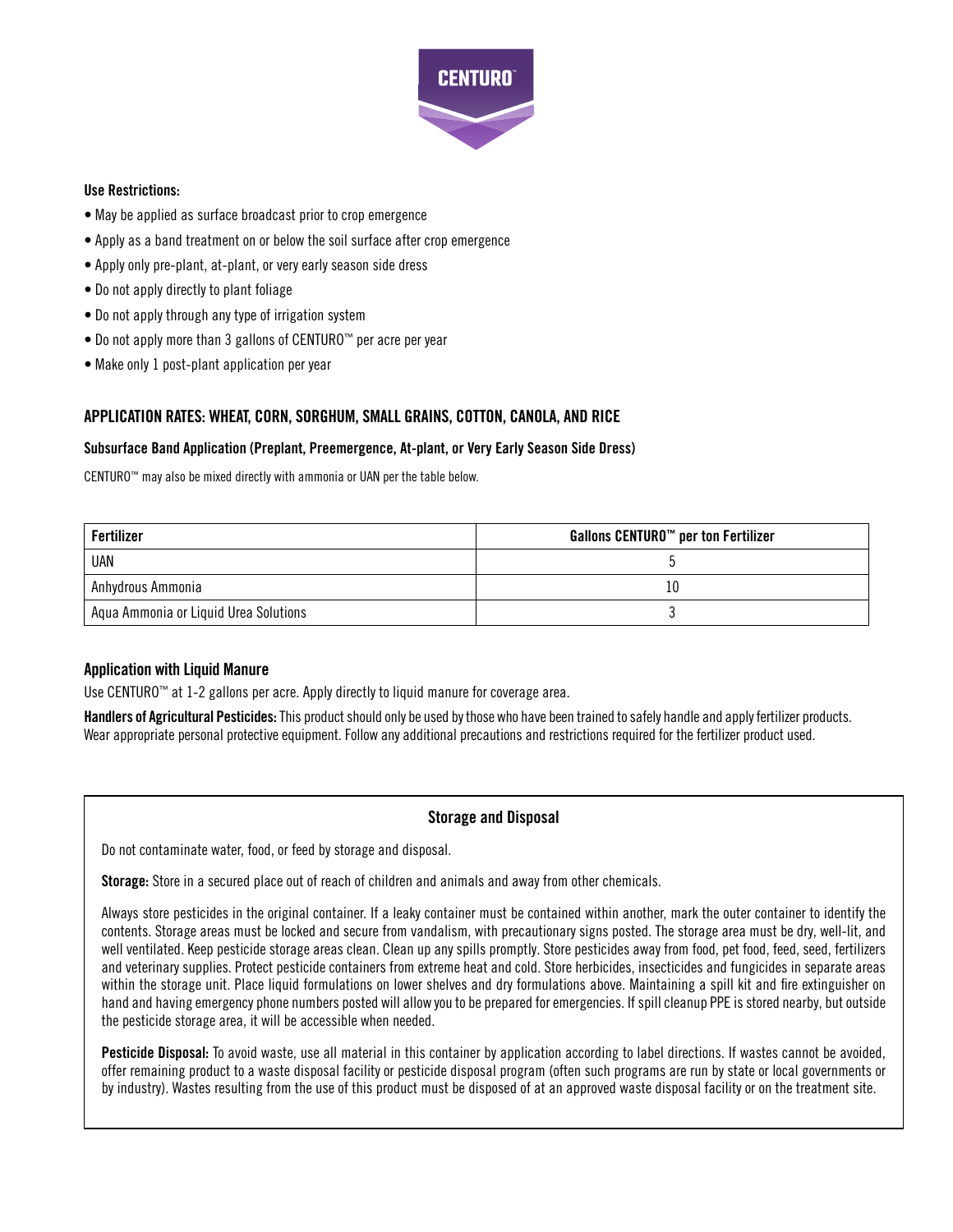

# Storage and Disposal (continued)

#### Container Handling:

*Bulk:* CENTURO™ supplied in bulk should not be transferred to containers. It should only be transferred to fertilizer storage tanks or equipment specifically designed for bulk fertilizer application. CENTURO™ is compatible with most liquid fertilizer products and washing or rinsing equipment between uses is usually not necessary. However, it is recommended that compatibility testing be performed before equipment use is changed from one material to another. If needed, tanks and equipment may be cleaned with water. Collect all rinsate from such cleaning and either apply as weak CENTURO™ as otherwise directed, or fully characterize and dispose according to federal, state, and local regulations using an appropriately licensed waste hauler.

*For plastic containers less than or equal to 5 gallons:* Nonrefillable container. Do not reuse or refill this container unless the directions for use allow a different (concentrated) product to be diluted in the container. Triple rinse container (or equivalent) promptly after emptying. Triple Rinse as follows: Empty the remaining contents into application equipment or a mix tank and drain for 10 seconds after the flow begins to drip. Fill the container ¼ full with water and recap. Shake for 10 seconds. Collect all rinsate and either use in UAN as directed or store rinsate for later use in UAN or disposal. Drain for 10 seconds after the flow begins to drip. Repeat this procedure two more times. Then offer for recycling if available or puncture and dispose of in a sanitary landfill, or by incineration.

*For plastic containers greater than 5 gallons:* Nonrefillable container. Do not reuse or refill this container unless the directions for use allow a different (concentrated) product to be diluted in the container. Triple rinse container promptly after emptying. Triple Rinse as follows: Empty remaining contents into application equipment or a mix tank. Fill the container ¼ full with water, being sure to spray container walls while filling. Empty the rinsate into application equipment or a mix tank or store rinsate for later use or disposal. Repeat this procedure two more times. Then offer for recycling if available or reconditioning if appropriate or puncture and dispose of in a sanitary landfill or by other procedures approved by state and local authorities. Collect all rinsate from such cleaning and either apply as weak CENTURO™ as otherwise directed, or fully characterize and dispose according to federal, state, and local regulations using an appropriately licensed waste hauler.